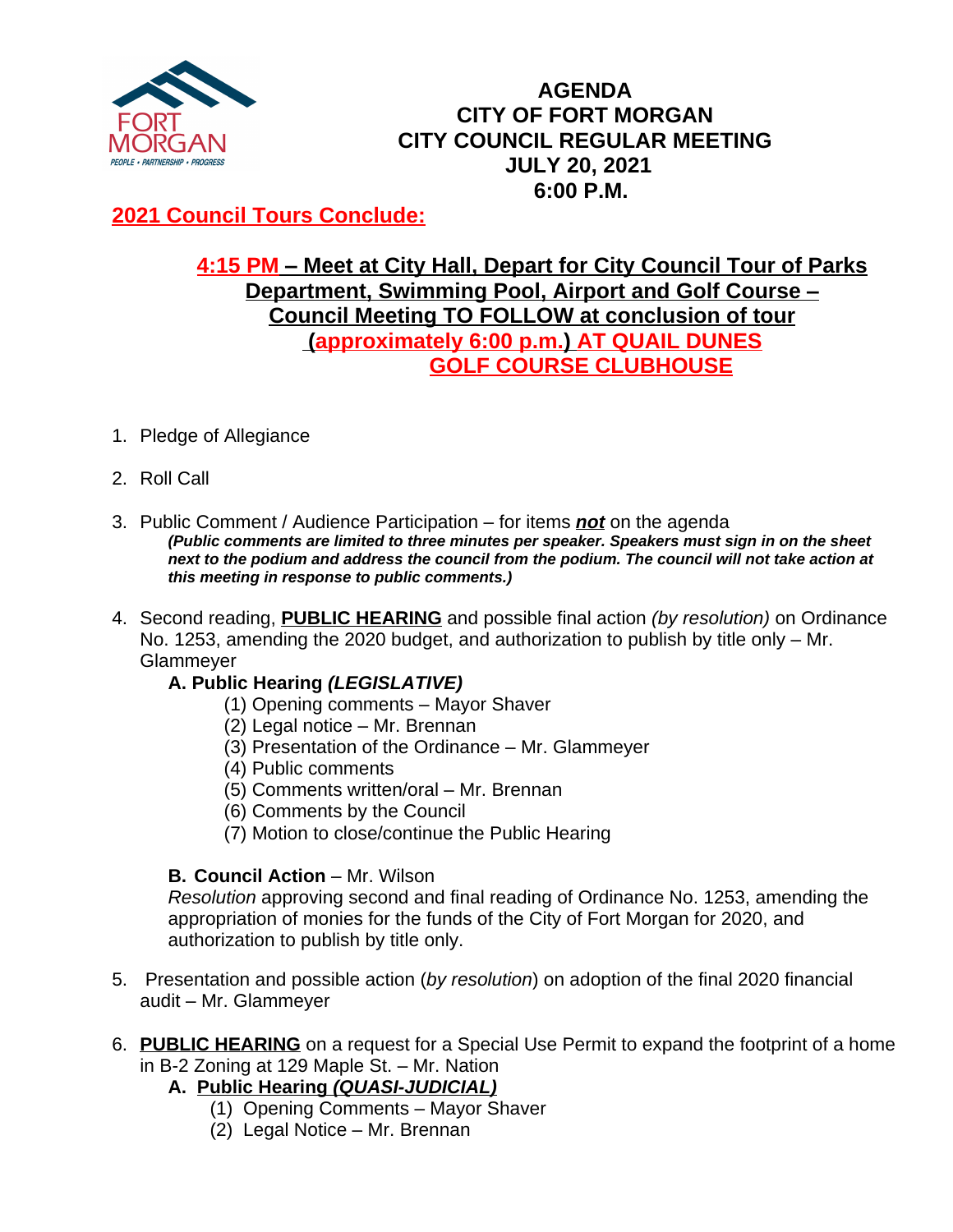- (3) Presentation of the Application Mr. Nation
- (4) Comments by the Applicant
- (5) Public Comment
- (6) Public Comments (Written or Oral) Mr. Brennan
- (7) Comments by City Council
- (8) Motion to (close/continue) the Public Hearing

#### **B. Council Action** – Mr. Wilson

Action *(by resolution)* on a request for a Special Use Permit expand the footprint of a home in B-2 Zoning at 129 Maple St.

- 7. Presentation and possible action (*by resolution*) on bids for swimming pool covers Mr. Duke
- 8. Presentation and possible action (*by resolution*) on bids for the Pointe Plaza infrastructure and road construction project – Mr. Nation
- 9. Presentation and possible action (*by resolution*) on bids for replacement of the roof on the house at the Water Treatment Plant - Mr. Nation
- 10. Presentation and possible action (*by resolution*) on a request for a sole source expenditure to upgrade the remote meter reading system – Mr. Nation
- 11. Presentation and possible action (*by resolution*) on bids for design/build of a climbing wall Mr. Hamer
- 12. Presentation and possible action (*by resolution*) on bids for design/build of a recreation storage shed – Mr. Hamer
- 13. Presentation, discussion and possible direction on ballot language for proposed charter amendment regarding procurement policy – Mr. Glammeyer, Mr. Wilson
- 14. **2022 BUDGET CALENDAR** Presentation of 2022 budget expenditures for the Capital Improvement and Conservation Trust Funds – Mr. Glammeyer, Directors

## 15. **CONSENT AGENDA (By Resolution)** – Mr. Brennan

- A. Approval of the disbursements and payroll for June
- B. Approval of the minutes of the July 6, 2021 City Council regular meeting

All matters listed under Item 12, Consent Agenda, are considered routine business by the Council and will be enacted with a single motion and a single vote by roll call. There will be no separate discussion of these items. If discussion is deemed necessary, that item should be removed from the Consent Agenda and considered separately.

- 16. Reports by Officials and Staff
- 17. Bids, Meetings and Announcements Mr. Brennan
	- A. Bids see enclosed (also available on the City's website [www.cityoffortmorgan.com\)](http://www.cityoffortmorgan.com)
	- B. Meetings see enclosed (also available on the City's website [www.cityoffortmorgan.com](http://www.cityoffortmorgan.com))